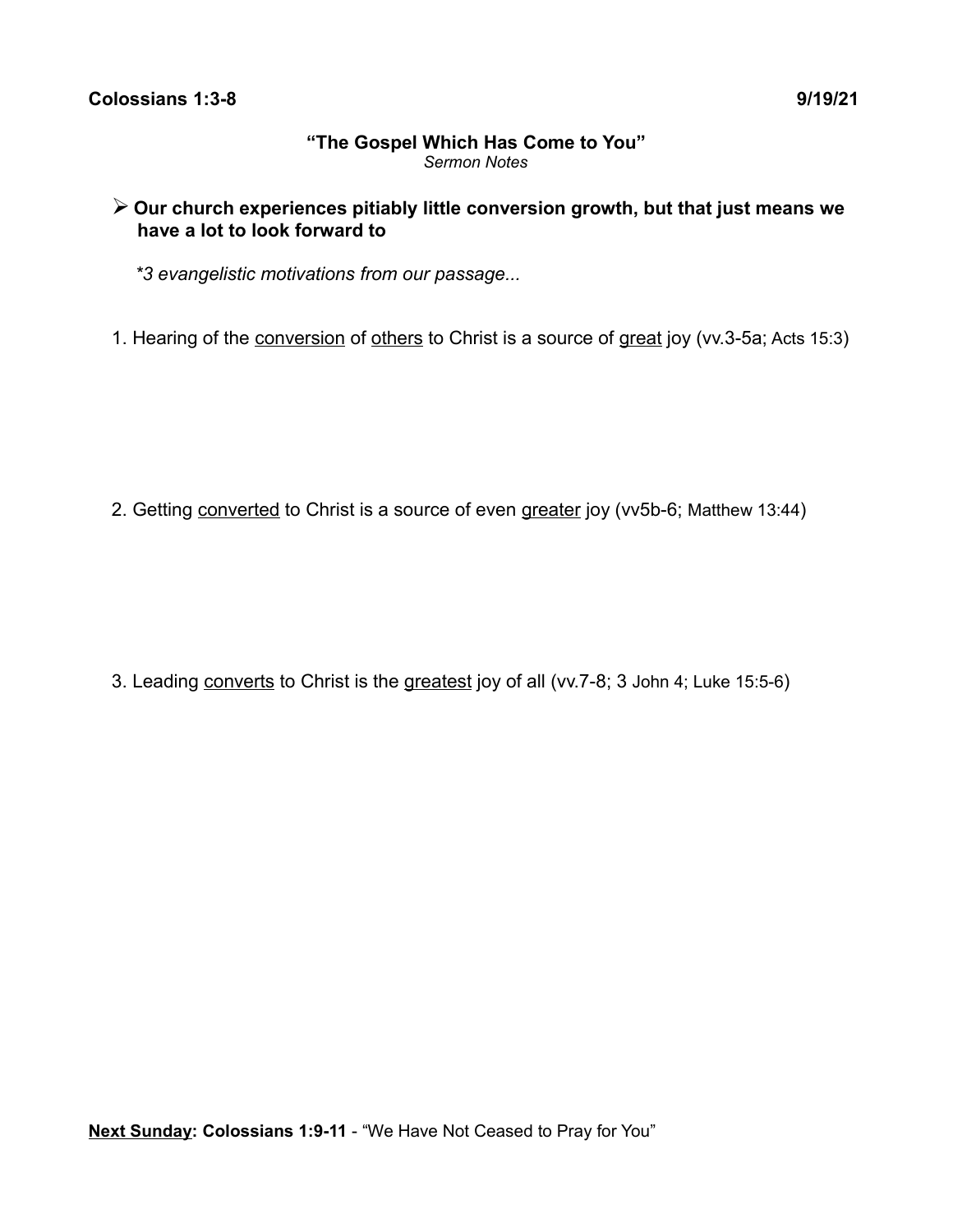#### **Community Group Study Guide**

For the Week of September 19th - 25th

#### **Getting Started**

1. It's evangelism temperature check-in time. Looking back over the last 30 days, how are things going with your 'List of 5'? If you had to give yourself a number from 1 to 10 (1 being ice cold, [1](#page-1-0)0 being blazing hot<sup>1</sup>) what number would you say you're at today? Why?

# **Digging Deeper**

2. Looking ahead to the next 30 days, what practical steps will you take toward those on your 'List of 5' so that you raise your temperature at least one degree? Recalling the B.L.E.S.S. practices, make a few concrete plans right now (perhaps even put them in your calendar if you have it on you - don't worry...we'll wait).

### **Open Your Bible To Colossians 4:2-4...**

- 3. Why is prayer so mission-critical as it relates to evangelism? What is Paul's specific request in Colossians 4:2-4? How about in Romans 10:1 or Ephesians 6:18-20? How closely do prayers like these approximate your own as you pray for those in your life who are far from Christ?
- 4. What makes praying for the folks on your 'List of 5' such a challenge? There are a number of obstacles (both within us and without). How many can you name?<sup>[2](#page-1-1)</sup> On the other hand, given what Paul prays for in the Scriptures listed #3 (above), why is praying in these cases such an encouragement?
- 5. In Colossians 4:5, God's Word commands us to: "Walk in wisdom toward outsiders, making the best use of the time." Without a doubt, one of the best uses of our time is serving. What sorts of gifts, talents, and abilities do you have that you could use to serve those on your 'List of 5'? At the same time, what sorts of practical needs or limitations do you have that might open the door to ask one of these people to serve you? Why is our 'List of 5' serving us just as important (possibly more so in some cases) as us serving them?
- 6. Read carefully through 1 Peter 3:13-17. Have you ever had anyone "ask...you for a reason for the hope that is in you" (v.15)? If so, what were the circumstances? Please share with the group. Why do you think this tends to happen so seldom in our lives?

<span id="page-1-0"></span><sup>1</sup> Remember the B.L.E.S.S. practices? **B** (Be in Prayer) **L** (Listen to lost people) **E** (Eat & Drink with them) **S** (Serve or be served by them), **S** (Story - your story and Christ's). If you're having difficulty giving your outreach efforts an objective number, imagine that each letter is 'worth' 2 points. So, if you did nothing more than pray for your 'List of 5' on a regular basis over the last month (which is huge by the way!) then you're already at a 2. If you engaged in more of the B.L.E.S.S. practices over the last month, your number goes even higher. Try it!

<span id="page-1-1"></span><sup>2</sup> If you get stuck, here are some to take into consideration: 2 Corinthians 4:3-4; Ephesians 2:1-3; 6:12; 1 John 5:19.